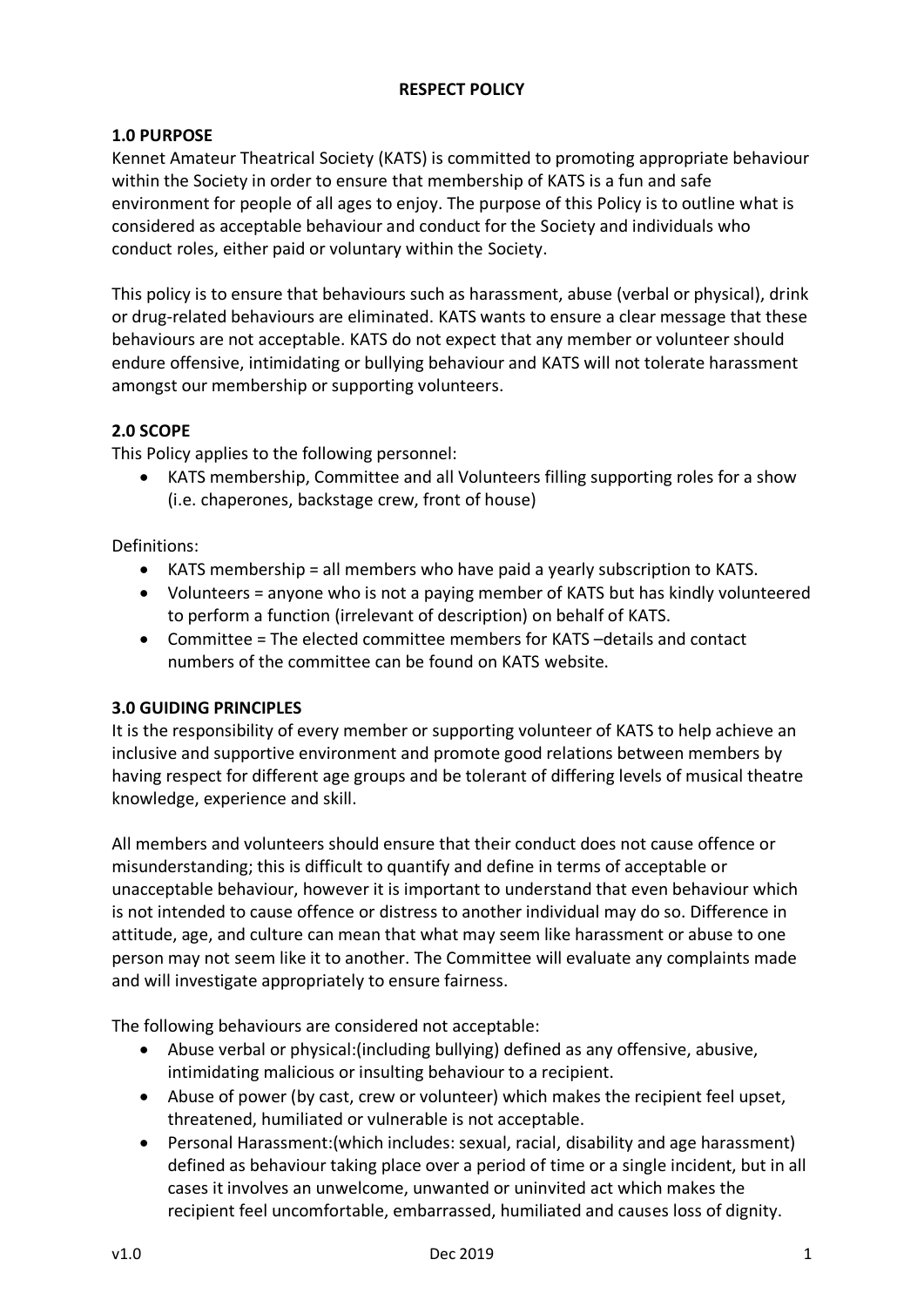• Age harassment which can be defined as treating a person differently because of his/her perceived youth or mature age which violates a person's dignity or creates an intimidating or offensive environment.

The above behaviours will be investigated on the basis of 'any incident which is perceived to be abusive (or any of the above determined categories) by the victim or any other person'.

It should be noted that the perception of any form of threat or harassment will be made more acute when a number of people are involved, as the very feeling of being outnumbered is, in itself, threatening. When in a conflict situation, it is easy for others to come in to support one side of a dispute, without perceiving they have inadvertently become an opposing group. Group threat is significantly more concerning, because the opposing group may not perceive how threatening the situation actually is to the other party.

If any situation is reached where abuse, harassment or threat is felt, or it is clear that any party is finding the situation stressful, members are advised to step away from the situation and speak to another member or committee member for advice in diffusing the situation.

#### **4.0 CODE OF CONDUCT**

KATS expects all of its members (cast and crew) whilst participating in any KATS organised occasion to conduct themselves in an acceptable manner.

Any member who turns up to rehearsals drunk or under the influence of recreational drugs will be asked to leave the premises.

Any member who turns up to a performance drunk or under the influence of recreational drugs will be asked to leave the premises.

Strictly no alcohol will be allowed during rehearsals or during performances and anyone found bringing alcohol into the premises will be asked to leave.

KATS cannot support cast and crew members on stage who are drunk or under the influence of recreational drugs due to health and safety reasons for not only the individual but the rest of the cast and crew.

Any internet sites, social media groups (public or private), social media conversations or invitations which are either created for a KATS event or maintained by any of the membership in relation to a KATS event should be properly maintained and kept free of any inappropriate comments, foul language or controversial personal views which may be viewed by either younger members/Friends of KATS or the general public.

With the growth in usage of social media and its popularity, members should be very aware of how they are communicating with others on such platforms. Often comments, posts, photos, reactions etc are visible to all and though it may feel like a private conversation, it is in fact very public. When engaging with KATS content or matters on social media, members should treat it like being together in a rehearsal or performance so as not to inadvertently offend, upset or aggravate, and to maintain a positive, encouraging view of KATS in the public domain. Members should make sure to keep personal views, thoughts and communications separate from those to do with KATS in order to uphold the integrity and